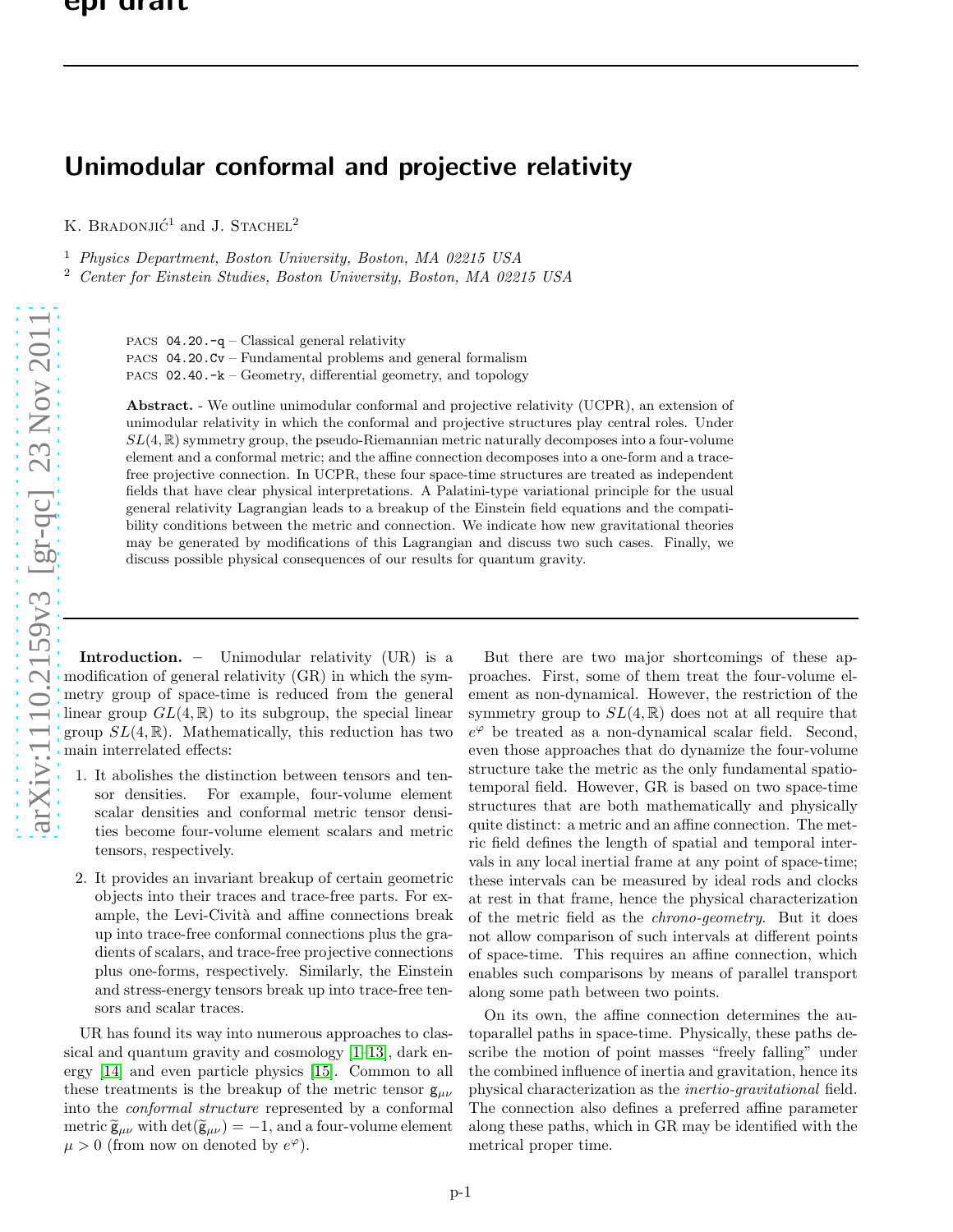The specification of some chrono-geometric structure, some inertio-gravitational structure, and compatibility relation between them forms a part of any gravitational theory obeying the equivalence principle. This holds true for Newtonian and special-relativistic gravitational theories, as well as for GR. The fact that the chrono-geometry uniquely determines a torsion-free affine connection in GR does not affect this crucial conceptual distinction [\[16\]](#page-5-3).

But neither the metric nor the affine connection is an irreducible structure. T. Y. Thomas first noted that the group of  $SL(4,\mathbb{R})$  transformations simplifies the transformation laws of many geometrical objects and leads to a breakup of the affine connection  $\lceil \frac{\sigma}{\mu \nu} \rceil$  [\[17\]](#page-5-4). Namely, the affine connection breaks up into a projective structure represented by projectively invariant, trace-free, connection  $\Pi^k_{\mu\nu}$  that determines paths of freely falling massive particles; and a one-form  $\Gamma_{\mu}$  associated with the preferred parameterization of these autoparallel paths.

Hence the framework of UR can be widened naturally to unimodular conformal and projective relativity (UCPR), a formulation of space-time theory in terms of four independent fields: a four-volume element  $e^{\varphi}$ , a conformal metric  $\tilde{\mathsf{g}}_{\mu\nu}$ , an affine one-form  $\Gamma_{\mu}$ , and a projective connection  $\Pi_{\mu\nu}^{\sigma}$ . This approach shows how to reach the full compatibility of the four fields in GR through a series of intermediate steps; and how these conditions, as well as the homogeneous and inhomogenous Einstein field equations, can be derived from a "natural" decomposition of the usual Palatini-type variational principle.

Of course, if one wants to modify GR, one need not impose full compatibility. Separate consideration of all four structures and their inter-relations allows for the possibility of introducing other Langrangians based on other  $SL(4,\mathbb{R})$  invariants that can be formed from the four fields.

## Unimodular conformal and projective relativity.

– Leaving a thorough account for a forthcoming paper [\[18\]](#page-5-5), we now present a concise exposition of UCPR. We begin with a more systematic account of the four structures defined on a four-dimensional differentiable manifold M. Hereafter, all references to "metric" and "affine connection" refer to a pseudo-Riemannian metric field  $g_{\mu\nu}$ with signature  $(+, -, -, -)$ , and a torsion-free affine connection field  $\Gamma^{\sigma}_{\mu\nu}$ , respectively, on M. Following Schouten, all symmetrization and antisymmetrization brackets carry a factor of 1/2, and all curvature and Ricci tensors are formed from their respective connections in accord with the following conventions [\[19\]](#page-5-6):

$$
\mathsf{R}^{\ldots,\kappa}_{\nu\mu\lambda} \equiv 2\partial_{[\nu}\Gamma^\kappa_{\mu]\lambda} + 2\Gamma^\kappa_{[\nu|\rho|}\Gamma^\rho_{\mu]\lambda},\tag{1}
$$

and

$$
\mathsf{R}_{\mu\lambda} \equiv \mathsf{R}_{\kappa\mu\lambda}^{\ldots\kappa}.\tag{2}
$$

• Conformal structure and scalar field

In standard GR, equivalence classes of conformally equivalent metrics can be characterized by a conformally invariant metric tensor density  $\tilde{\mathbf{g}}_{\mu\nu}$  of weight  $-1/2$  and determinant  $-1$ . Restricted to  $SL(4,\mathbb{R}),$  $\widetilde{\mathbf{g}}_{\mu\nu}$  and its dual  $\widetilde{\mathbf{g}}^{\mu\nu}$  transform as tensors and can be used to lower and raise indices, a convention we adopt in this paper. The conformal structure defines the cone of null or "light-like" directions at each point, and hence the null paths in space-time, as well as the dual null hypersurfaces which correspond to wave-front characteristics (null hypersurfaces of constant phase) for any zero-rest-mass field. Classically, the wave description of the propagation of such fields is primary; the dual null "light ray" (bicharacteristic) description is only useful in the eikonal or "geometrical-optics" approximation [\[20\]](#page-5-7). As we explain in the conclusion, actual interaction of field quanta (e.g., photons) with matter cannot be described in this way.

One can generate any member of the conformal equivalence class by multiplying the conformal metric by a scalar field  $e^{\varphi}$ , resulting in a new metric

$$
\mathsf{g}_{\mu\nu} = e^{\varphi} \widetilde{\mathsf{g}}_{\mu\nu}, \qquad det(\mathsf{g}_{\mu\nu}) = -\mathsf{g} = -e^{4\varphi}.
$$
 (3)

 $SL(4,\mathbb{R})$  can act only in a way that preserves the fourvolume element, the magnitude of which depends on  $\varphi$ . Hence,  $\varphi$  is not a given quantity, but potentially as much a dynamical field as  $\tilde{\mathsf{g}}_{\mu\nu}$ . We agree with the suggestion that, in the classical continuum limit, this structure may be the remnant of a more fundamental discrete quantum structure of space-time itself [\[2,](#page-4-1) [8\]](#page-5-8); but in UCPR this no longer implies that it must be a non-dynamical variable. We discuss some implications of this for quantum gravity theory in the concluding section.

There are two covariant derivatives associated with the conformal structure: the conformal derivative  $\nabla_{\mu}$ , formed from the trace-free Christoffel symbols  $\{^{\kappa}_{\mu\nu}\}$ associated with the conformal metric  $\tilde{\mathbf{g}}_{\mu\nu}$ , satisfying

$$
\widetilde{\nabla}_{\mu}\widetilde{\mathsf{g}}_{\kappa\lambda}=0;\tag{4}
$$

and the metric derivative  $\overline{\nabla}_{\mu}$ , formed from the Christoffel symbols  $\begin{bmatrix} \kappa \\ \mu \nu \end{bmatrix}$  associated with  $g_{\mu\nu}$  =  $e^{\varphi}\widetilde{\mathsf{g}}_{\mu\nu}$ , satisfying

$$
\stackrel{m}{\nabla}\!\mu \mathbf{g}_{\kappa\lambda} = 0. \tag{5}
$$

The relation between the two is

$$
\stackrel{m}{\nabla}\!\mu \mathbf{g}_{\kappa\lambda} = e^{\varphi} \widetilde{\nabla}_{\mu} \widetilde{\mathbf{g}}_{\kappa\lambda}.
$$
 (6)

From these two connections, we can construct two curvature tensors: the metric curvature  $\mathsf{K}_{\nu\mu\lambda}^{\ldots,\kappa}$  and conformal-connection curvature  $\mathcal{C}_{\nu\mu\lambda}^{\cdots\kappa}$ , formed using  $\begin{Bmatrix} \kappa \\ \mu \nu \end{Bmatrix}$  and  $\begin{Bmatrix} \kappa \\ \mu \nu \end{Bmatrix}$  respectively.  $\tilde{C}_{\nu \mu \lambda}$  is not to be confused with the usual Weyl curvature tensor  $C_{\nu\mu\lambda}$ which can be written as a function of  $\mathsf{C}_{\nu\mu\lambda}^{\cdots\kappa}$  and  $\mathsf{C}_{\mu\lambda}$ .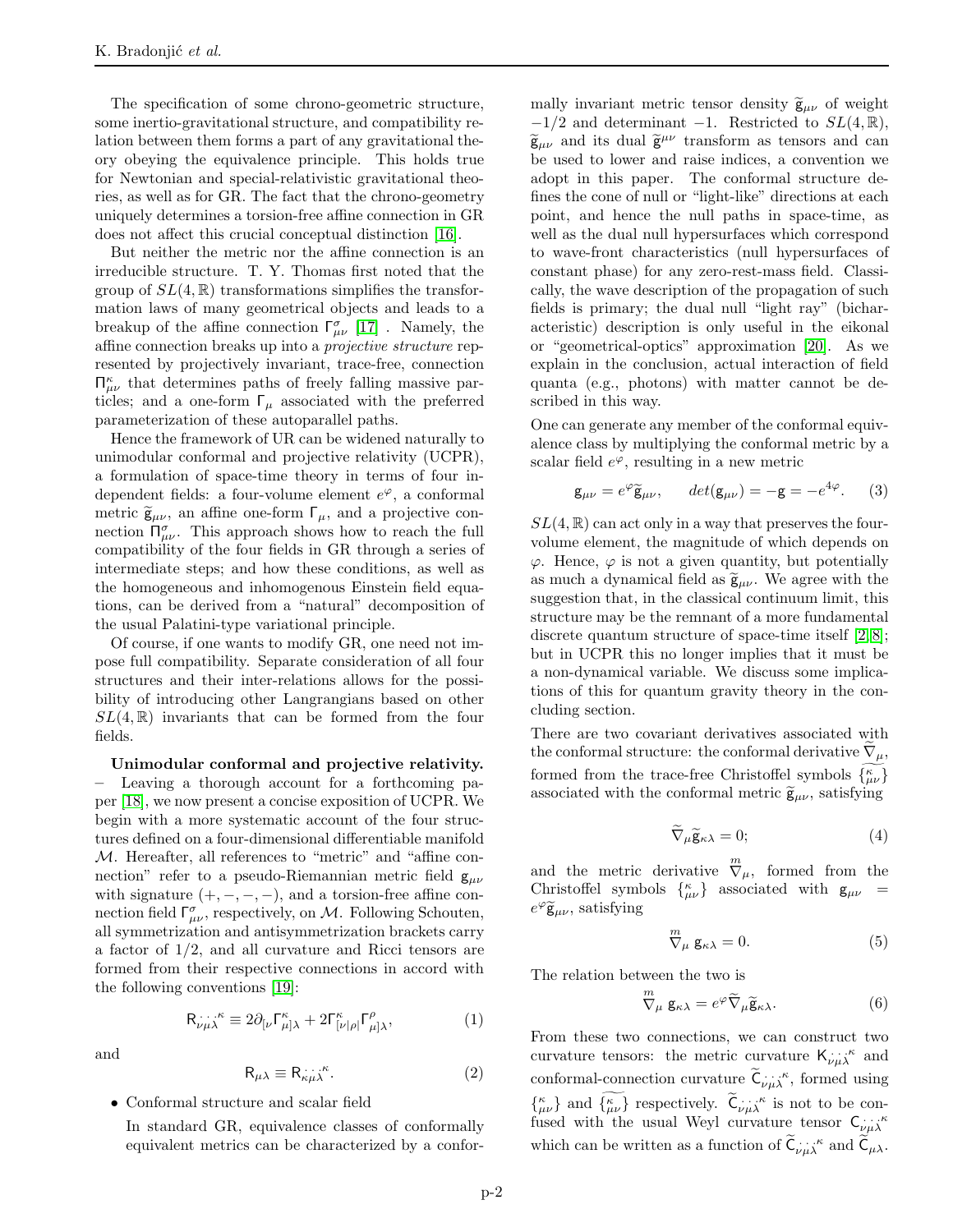## • Projective structure and affine one-form

In standard GR, the affine connection  $\Gamma^{\sigma}_{\mu\nu}$  can be split into a trace-free geometric object with components  $\Pi^{\sigma}_{\mu\nu}$  and a trace  $\Gamma_{\mu}$ . Equivalence classes of projectively equivalent connections define the projective structure corresponding to  $\Pi_{\mu\nu}^{\sigma}$ . This structure, together with a direction at any point of  $M$ , determines an autoparallel path, i.e. a path whose tangent direction is transported into itself under parallel transport by any member of the equivalence class. Physically, these correspond to the paths of massive, acceleration-free, structureless particles [\[21\]](#page-5-9). Classically, the particle paths are primary; but, by considering an ensemble of such paths defined by a complete solution to the relativistic Hamilton-Jacobi equation, we can go over to a wave-front description of the ensemble [\[20\]](#page-5-7).

The equivalence class of projectively equivalent connections can be generated by forming the "symmetrized sum" of  $\Pi^{\sigma}_{\mu\nu}$  and an arbitrary one-form  $\Theta_{\mu}$  $|19|,$ 

$$
\Gamma^{\kappa}_{\mu\nu} = \Pi^{\kappa}_{\mu\nu} + \frac{1}{5} \left( \delta^{\kappa}_{\mu} \Theta_{\nu} + \delta^{\kappa}_{\nu} \Theta_{\mu} \right). \tag{7}
$$

By choice of different one-forms, one generates the equivalence class of all connections projectively equivalent to  $\Pi_{\mu\nu}^{\sigma}$ . A particular choice of a one-form field  $\Theta_{\mu}$  determines the prefered affine parameter along paths of free massive particles and a unique affine connection. Under  $GL(4,\mathbb{R})$ , the transformation laws of  $\Pi_{\mu\nu}^{\sigma}$  and  $\Gamma_{\mu}$  are not trivial. Under  $SL(4,\mathbb{R})$ , each equivalence class  $\Pi^{\kappa}_{\mu\nu}$  corresponds to a trace-free projective connection, while  $\Gamma_{\mu}$  is a one-form and so  $\Theta_{\mu} = \Gamma_{\mu} = \Gamma^{\kappa}_{\mu\kappa}.$ 

There are two covariant derivatives associated with the projective structure: the projective derivative  $\nabla_{\mu}$ formed using  $\Pi^{\sigma}_{\mu\nu}$ , and the affine derivative  $\stackrel{a}{\nabla}\mu$  formed using  $\Gamma^{\kappa}_{\mu\nu}$ . Their respective curvatures tensors, the projective-connection curvature  $\Pi_{\nu\mu\lambda}^{\cdots\kappa}$  and affine curvature  $R_{\nu\mu\lambda}^{\cdots\kappa}$  are formed using  $\prod_{\mu\nu}^{\kappa}$  and  $\Gamma_{\mu\nu}^{\kappa}$  respectively.  $\prod_{\nu\mu\lambda} \kappa$  is not to be confused with the usual projective curvature tensor  $P_{\nu\mu\lambda}^{\ldots\kappa}$ , which can be written as a function of  $\Pi_{\nu\mu\lambda}^{\cdots\kappa}$  and  $\Pi_{\mu\lambda}$ . We discuss some implications of the distinction between the projective and conformal curvature tensors for quantum gravity theory in the concluding section.

The affine curvature tensor gives rise to the Ricci tensor  $R_{\mu\nu}$  which can be split into a symmetric part  $R_{(\mu\nu)}$ and a two-form  $R_{\mu\nu}$ . If  $R_{\mu\nu}$  is symmetric, the connection is said to be volume-preserving. Then, locally,  $\Gamma = d\Psi$ , where  $\Psi$  is a scalar field.

Compatibility conditions in UCPR. – In UCPR, full compatibility between the metric and affine structures may be approached in a series of steps. Their compatibility may be "measured" by the tensor  $\mathsf{T}^{\dots\kappa}_{\mu\nu}$  which is

equal to the difference between the connection  $\Gamma^{\kappa}_{\mu\nu}$  and the Christoffel symbols  $\{^{\kappa}_{\mu\nu}\}$  corresponding to the metric, and can be written as [\[19\]](#page-5-6)

$$
T_{\mu\nu}^{\ \ \ \kappa} = \frac{1}{2} g^{\kappa\sigma} \left( Q_{\mu\sigma\nu} - Q_{\sigma\nu\mu} + Q_{\nu\mu\sigma} \right) \tag{8}
$$

where

$$
Q_{\mu\sigma\nu} \equiv -\nabla_{\mu}g_{\sigma\nu}.
$$
 (9)

In UCPR, we also define the projective-conformal analogue of  $\mathsf{T}_{\mu\nu}^{\cdots\kappa}$ , which is equal to the difference between the projective and conformal connections,  $\prod_{\mu\nu}^{\kappa} - {\kappa \choose \mu\nu}$ , and can be written as

$$
\widetilde{\overline{\mathsf{T}}}_{\mu\nu}^{\cdots \kappa} = \frac{1}{2} \widetilde{\mathsf{g}}^{\kappa\sigma} (\widetilde{\overline{\mathsf{Q}}}_{\mu\sigma\nu} - \widetilde{\overline{\mathsf{Q}}}_{\sigma\nu\mu} + \widetilde{\overline{\mathsf{Q}}}_{\nu\mu\sigma}), \tag{10}
$$

where

$$
\widetilde{\overline{Q}}_{\mu\sigma\nu} \equiv -\overline{\nabla}_{\mu}\widetilde{\mathbf{g}}_{\sigma\nu}.
$$
\n(11)

The relation between the two T's is

$$
\mathsf{T}^{\dots\kappa}_{\mu\nu} = \widetilde{\mathsf{T}}^{\dots\kappa}_{\mu\nu} + \frac{2}{5} \delta^{\kappa}_{(\mu} \mathsf{T}_{\nu)} - \delta^{\kappa}_{(\mu} \partial_{\nu)} \varphi + \frac{1}{2} \widetilde{\mathsf{g}}_{\mu\nu} \widetilde{\mathsf{g}}^{\kappa\sigma} \partial_{\sigma} \varphi. \tag{12}
$$

Full compatibility between the metric and affine structures is assured by the vanishing of  $T_{\mu\nu}^{\cdots}$ . UCPR allows us to define various partial compatibility conditions by imposing certain restrictions on the T's. We give a few obvious examples.

Equi-affine condition. As is well known, the fourvolume element  $e^{\varphi}$  is invariant under parallel transport by the affine connection if  $\Gamma_{\mu} = 2 \partial_{\mu} \varphi$  [\[22,](#page-5-10) [23\]](#page-5-11). This *equi*affine condition can be expressed as

<span id="page-2-0"></span>
$$
\mathsf{T}^{\dots \kappa}_{\mu\kappa} = \mathsf{T}_{\mu} - 2\partial_{\mu}\varphi = 0,\tag{13}
$$

or

$$
\mathsf{T}_{\mu\nu}^{\dots\kappa} = \widetilde{\mathsf{T}}_{\mu\nu}^{\dots\kappa} - \frac{1}{5} \delta_{(\mu}^{\kappa} \partial_{\nu)} \varphi + \frac{1}{2} \widetilde{\mathsf{g}}_{\mu\nu} \widetilde{\mathsf{g}}^{\kappa\sigma} \partial_{\sigma} \varphi. \tag{14}
$$

Given any projective connection, the equi-affine condition fixes a unique affine connection [\[24\]](#page-5-12). However, the equiaffine condition does not limit the relation between the confomal and projective structures.

Weyl Compatibility Condition. A Weyl space is one in which

<span id="page-2-1"></span>
$$
\mathsf{T}^{\dots \kappa}_{\mu\nu} = \frac{1}{2} \left( \mathsf{Q}_{\mu} \delta^{\kappa}_{\nu} + \mathsf{Q}_{\nu} \delta^{\kappa}_{\mu} - \widetilde{\mathsf{g}}_{\mu\nu} \widetilde{\mathsf{g}}^{\kappa\rho} \mathsf{Q}_{\rho} \right), \tag{15}
$$

where  $Q_{\mu}$  is an arbitrary one form [\[19\]](#page-5-6). Taking the trace of this expression over  $\kappa$  and  $\nu$ , we see that

$$
Q_{\mu} = \Gamma_{\mu}/2 - \partial_{\mu}\varphi. \qquad (16)
$$

Since the Weyl condition imposes no restrictions on the relation between  $\Gamma_{\mu}$  and  $\varphi$ , we can express it entirely in terms of  $\tilde{\overline{T}}_{\mu\nu}^{\cdots}$ :

$$
\widetilde{\overline{\mathsf{T}}}_{\mu\nu}^{\cdots\kappa} = \frac{1}{4} \left( \frac{1}{5} \delta^{\kappa}_{\mu} \Gamma_{\nu} + \frac{1}{5} \delta^{\kappa}_{\nu} \Gamma_{\mu} - \widetilde{\mathsf{g}}_{\mu\nu} \widetilde{\mathsf{g}}^{\kappa\sigma} \Gamma_{\sigma} \right). \tag{17}
$$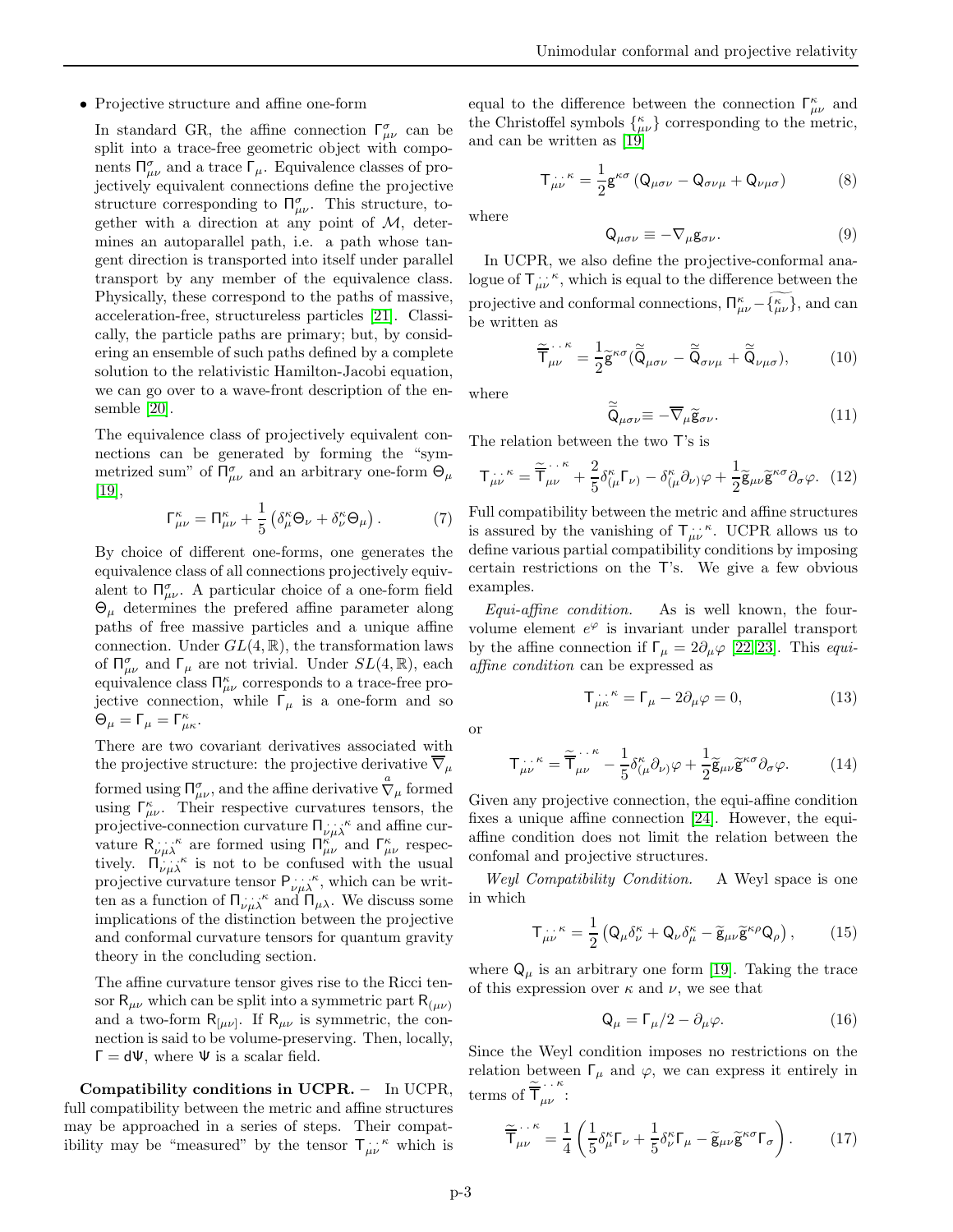with  $k_{\mu} = \partial_{\mu} \Omega$ , obeying the null Hamilton-Jacobi equa- the connection. We can rewrite this Lagrangian as tion [\[20\]](#page-5-7)

$$
\widetilde{\mathbf{g}}^{\mu\nu}\mathbf{k}_{\mu}\mathbf{k}_{\nu} = 0,\tag{18}
$$

also obeys the equation [\[25\]](#page-5-13):

$$
\mathbf{k}^{\mu}\overline{\nabla}_{\mu}\mathbf{k}^{\kappa} = \frac{1}{5}\Gamma_{\mu}\mathbf{k}^{\mu}\mathbf{k}^{\kappa}.
$$
 (19)

In other words, the Weyl condition ensures that conformal null geodesics are also projective autoparallel paths.

Full conformal-projective compatibility. The condition for full conformal-projective compatibility, which does not seem to have been considered so far, is

$$
\widetilde{\overline{\mathsf{T}}}_{\mu\nu}^{\ldots\kappa}=0.\tag{20}
$$

If the conformal and projective structures are compatible, all vector fields  $v^{\mu}$ , with  $v_{\mu} = \partial_{\mu} \psi$ , obeying Hamilton-Jacobi equation [\[20\]](#page-5-7)

$$
\widetilde{\mathbf{g}}^{\mu\nu}\mathbf{v}_{\mu}\mathbf{v}_{\nu} = 0, \pm 1,\tag{21}
$$

whether null, timelike or spacelike, are also tangent to projectively autoparallel paths; i.e. they obey

$$
\mathsf{v}^{\mu}\overline{\nabla}_{\mu}\mathsf{v}^{\kappa}\propto\mathsf{v}^{\kappa}.\tag{22}
$$

So, if the full compatibility between the conformal metric and the projective connection holds, then it follows that all conformal geodesics are also autoparallel paths.

Full metric-affine compatibility. The usual expression for the full metric-affine compatibility is that the affine derivative of the metric tensor vanish, which is to say that the affine connection be identical to the metric connection, or

$$
\mathsf{T}^{\dots \kappa}_{\mu\nu} = 0. \tag{23}
$$

This implies not only that all conformal geodesics also be autoparallel paths, but that the preferred parameter of a geodesic also be a preferred parameter of the corresponding autoparallel curve. Full metric affine compatibility is ensured by demanding that both the Weyl condition and the equi-affine condition hold.

Lagrangian formulation of UCPR. – By treating  $\varphi$ ,  $\tilde{\mathbf{g}}^{\mu\nu}$ ,  $\Gamma_{\mu}$ , and  $\Pi^{\kappa}_{\mu\nu}$  as four independent fields in a Palatini-type variational principle, one can derive the vacuum and non-vacuum field equations and the compatibility conditions.

The usual GR Lagrangian can be written as a function of  $g^{\mu\nu}$  and  $\Gamma^{\sigma}_{\mu\nu}$ 

$$
\mathcal{L} = \sqrt{-g}g^{\mu\nu}R_{\mu\nu} + \kappa \mathcal{T}^{\mu\nu}g_{\mu\nu},\qquad(24)
$$

where  $\mathcal{T}^{\mu\nu}$  is the stress-energy tensor density, here assumed to be independent of the metric tensor [\[26\]](#page-5-14). Its variation results in ten field equations for the connection

The Weyl condition ensures that a null vector field  $k^{\mu}$ , and forty compatibility conditions between the metric and

$$
\mathcal{L} = e^{\varphi} \left( \tilde{\mathbf{g}}^{\mu \nu} \mathbf{R}_{\mu \nu} + \kappa \mathcal{T}^{\mu \nu} \tilde{\mathbf{g}}_{\mu \nu} \right), \tag{25}
$$

where  $R_{\mu\nu}$  is equal to

$$
\mathsf{R}_{\mu\nu} = \mathsf{\Pi}_{\mu\nu} + \frac{2}{5} \partial_{[\nu} \mathsf{\Gamma}_{\mu]} - \frac{3}{5} \left( \overline{\nabla}_{\mu} \mathsf{\Gamma}_{\nu} - \frac{\mathsf{\Gamma}_{\mu} \mathsf{\Gamma}_{\nu}}{5} \right). \tag{26}
$$

After canceling the common  $e^{\varphi}$  factors, the field equations resulting from variation of all four fields are

$$
\widetilde{\mathsf{R}} = -\kappa \widetilde{\mathcal{T}}; \tag{27a}
$$

$$
R_{\mu\nu} - \frac{1}{4}\tilde{g}_{\mu\nu}\tilde{R} = \kappa(\mathcal{T}^{\sigma\rho}\tilde{g}_{\sigma\mu}\tilde{g}_{\rho\nu} - \frac{1}{4}\tilde{g}_{\mu\nu}\tilde{\mathcal{T}}); \qquad (27b)
$$

$$
\widetilde{\mathbf{g}}^{\mu\nu}\mathbf{T}^{\kappa}_{\mu\nu} = 0; \text{ and } \tag{27c}
$$

<span id="page-3-0"></span>
$$
\widetilde{\mathbf{g}}^{\mu\nu}\mathsf{T}^{\rho}_{\sigma\rho} - 2\mathsf{T}^{\ldots}_{\sigma\rho}({}^{\mu}\widetilde{\mathbf{g}}^{\nu})^{\rho} + \frac{2}{5}\widetilde{\mathbf{g}}^{\kappa\rho}\mathsf{T}^{\ldots}_{\kappa\rho}({}^{\mu}\delta^{\nu}_{\sigma}) = 0. \tag{27d}
$$

Here  $\tilde{\mathsf{R}} = \tilde{\mathsf{g}}^{\mu\nu} \mathsf{R}_{\mu\nu}$  and  $\tilde{\mathcal{T}} = \mathcal{T}^{\mu\nu} \tilde{\mathsf{g}}_{\mu\nu}$ .

Equation [\(27b\)](#page-3-0) is identical to the field equation of unimodular relativity; eq. [\(27b\)](#page-3-0) and eq. [\(27a\)](#page-3-0) together are equivalent to the field equations of GR. Combining [\(27c\)](#page-3-0) and [\(27d\)](#page-3-0) yields

$$
\widetilde{\mathbf{g}}^{\mu\nu}\mathsf{T}^{\rho}_{\sigma\rho} - \mathsf{T}_{\sigma\rho}^{\cdots \mu}\widetilde{\mathbf{g}}^{\nu\rho} - \mathsf{T}_{\sigma\rho}^{\cdots \nu}\widetilde{\mathbf{g}}^{\mu\rho} = 0. \tag{28}
$$

The  $\tilde{g}_{\mu\nu}$  trace of this expression is equivalent to the equi-affine condition in eq. [\(13\)](#page-2-0). The  $\tilde{\mathsf{g}}_{\mu\nu}$ -trace-free part

$$
\frac{1}{2}\mathsf{T}^{\rho}_{\sigma\rho} - \mathsf{T}^{\dots\mu}_{\sigma\rho}\widetilde{\mathsf{g}}^{\nu\rho} - \mathsf{T}^{\dots\nu}_{\sigma\rho}\widetilde{\mathsf{g}}^{\mu\rho} = 0
$$
 (29)

is satisfied if the Weyl condition in eq. [\(15\)](#page-2-1) holds. Together, they are equivalent to the full compatibility condition.

More interestingly, the treatment of the four fields as independent enables us to truncate the standard GR Lagrangian in various ways. For example, setting  $\varphi = const.$ and  $\Gamma_{\mu} = 0$ , we get a conformal-projective variational principle, the result of which are two field equations:

$$
e^{\varphi}\left(\Pi_{\mu\nu}-\frac{1}{4}\widetilde{\mathsf{g}}_{\mu\nu}\widetilde{\Pi}\right)=\kappa e^{\varphi}\left(\mathcal{T}^{\sigma\rho}\widetilde{\mathsf{g}}_{\sigma\mu}\widetilde{\mathsf{g}}_{\rho\nu}-\frac{1}{4}\widetilde{\mathsf{g}}_{\mu\nu}\widetilde{\mathcal{T}}\right)
$$
(30a)

and

$$
\widetilde{\overline{\mathsf{T}}}_{\mu\nu}^{\cdots \sigma} = 0. \tag{30b}
$$

This case may be an appropriate description of the spacetime geometry in theories in which only massless fields are present.

In the other extreme case, the projective and conformal structures are fixed and compatible, i.e.  $\tilde{\overline{T}}_{\mu\nu}^{\cdots\kappa} = 0$ , while  $\varphi$ and  $\Gamma_{\mu}$  are dynamical. The variation of such a Lagrangian yields

$$
\widetilde{\mathsf{R}} = -\kappa \widetilde{\mathcal{T}} \tag{31a}
$$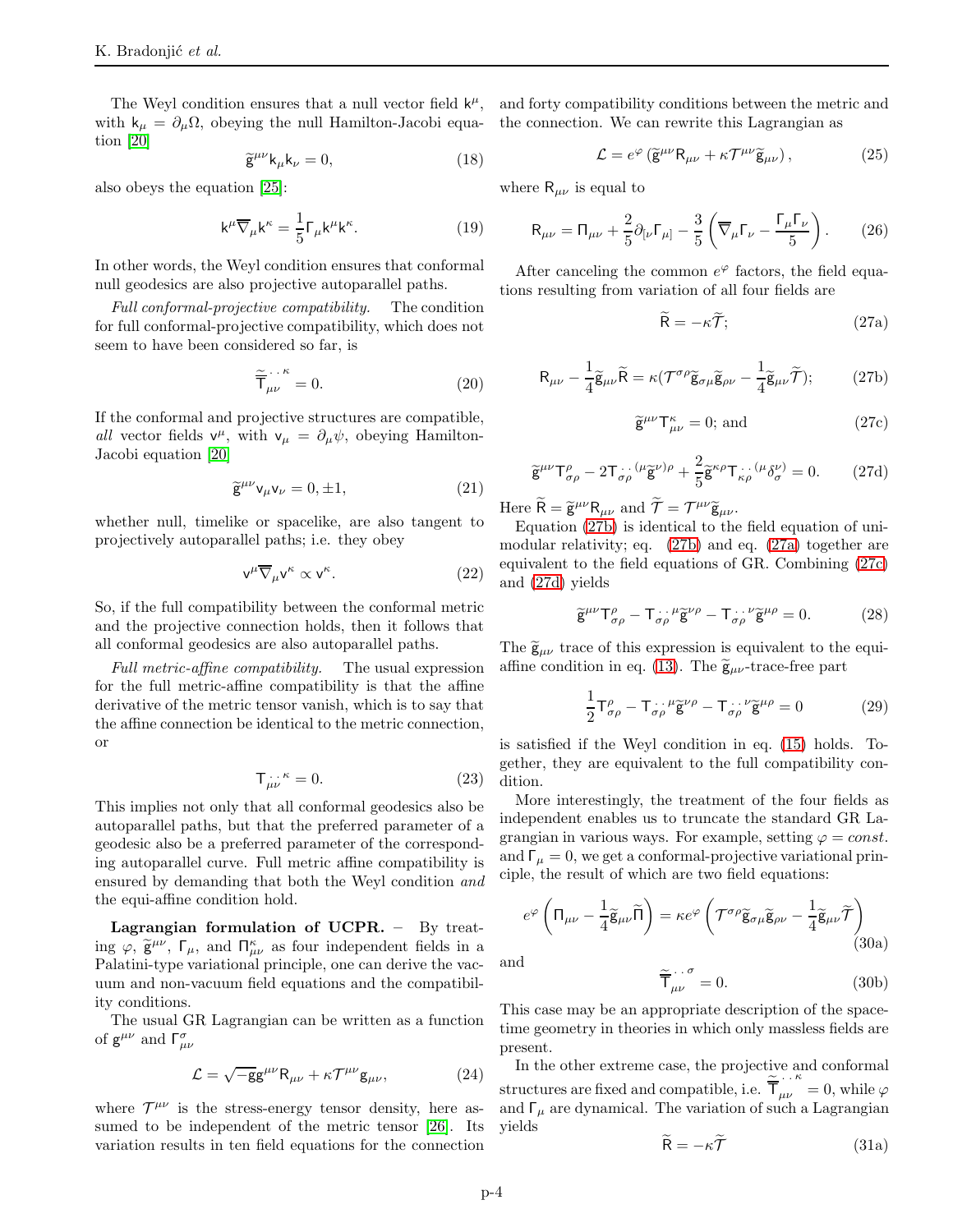and

$$
\widetilde{\mathsf{g}}^{\mu\nu}\left(\partial_{\mu}\varphi + \frac{2}{5}\Gamma_{\mu}\right) = 0. \tag{31b}
$$

And of course, there is no reason why one must restrict attention to these two cases. Many other Lagrangians invariant under  $SL(4,\mathbb{R})$  can be formed from the four fields discussed, and some of these have already been considered in alternative gravitational theories [\[27\]](#page-5-15). In [\[18\]](#page-5-5) we shall discuss this in greater detail and also consider the much-discussed question of the inclusion of the cosmological constant in the Lagrangian.

Conclusion. – Our discussion of conformal and projective structures raises some questions for further investigation at the quantum level [\[28\]](#page-5-16). First of all, one may wonder about the central role played by  $SL(4,\mathbb{R})$ . Compared to  $GL(4,\mathbb{R})$ , the new element it introduces is an invariant four-volume structure at each point of space-time. It has been suggested that this structure may be the remnant, in the classical continuum limit, of a more fundamental discrete quantum structure of space-time itself [\[2\]](#page-4-1). Rather than simply being postulated, as in causal set theory [\[8\]](#page-5-8), this discreteness itself may be the result of some dynamical quantization procedure. Here, we restrict our further discussion to the role of a four-volume element in the quantization of other space-time structures, based on the assumption of an underlying differentiable manifold.

An analysis of the electro-magnetic field provides an instructive example. Bohr and Rosenfeld emphasized complementarity between the conditions required for the definition and measurement of the field strengths and phases, and the conditions required for counts of photons with given energies and momenta [\[29,](#page-5-17)[30\]](#page-5-18). Bergmann and Smith have discussed an important distinction between the analysis of the field in space-time and its analysis in energymomentum-space: in the former, a four-dimensional region of integration is needed to define average values, while in the latter, a three-dimensional region of a null hypersurface is needed [\[31\]](#page-5-19).

The average value of all components of the electromagnetic field tensor in any region of space-time can be defined and measured with arbitrary accuracy. Bergmann and Smith, and DeWitt have discussed the measurement of the physical components of the gravitational curvature tensor by methods analogous to those of Bohr and Rosenfeld [\[31,](#page-5-19) [32\]](#page-5-20). They work in empty space-times, so it is not clear which form of the curvature tensor is involved; but we suspect that it is the projective curvature tensor associated with the fields generated by non-zero rest mass sources. Ehlers and Schild, and Pirani have shown how this curvature tensor can be defined and measured by projectively invariant techniques [\[33,](#page-5-21) [34\]](#page-5-22). Again, one should be able to treat interacting electromagnetic and gravitational fields by some generalization of the approaches of Bergmann and Smith, and DeWitt. UCPR provides a framework suitable for such generalization. Indeed, one can investigate the field at timelike projective infinity [\[35,](#page-5-23) [36\]](#page-5-24). There are also techniques for uniting the approaches to null, timelike and spatial infinity [\[37\]](#page-5-25).

Theoretically, the"free" radiation field that has escaped from its sources must be treated in terms of light quanta (photons) to account for the discrete events registered by devices sensitive to individual field quanta. Of course, one can formally Fourier analyze any electromagnetic field and interpret the result in terms of field quanta; but that does not imply that the resulting Fock-space occupation numbers will necessarily be observables under all conditions of measurement.

The Bondi-Metzner-Sachs field of any bounded radiating source [\[38\]](#page-5-26) asymptotically approaches the "free" gravitational radiation field, which is represented by the conformal structure at null infinity as defined by Penrose [\[39\]](#page-5-27). This field has been quantized by techniques anticipated by Komar [\[40\]](#page-5-28) and developed in full detail by Ashtekar [\[41\]](#page-5-29). The resulting asymptotic gravitons are representations of the Bondi-Metzner-Sachs group.

One can also treat "pure" radiation fields independently of their sources; again one needs only conformal structures to formulate the results mathematically, interpret them physically, and describe procedures for their measurement [\[25,](#page-5-13) [34,](#page-5-22) [42](#page-5-30)[–46\]](#page-5-31). As discussed in detail by Reisenberger, it should thus be possible to quantize these fields directly [\[47,](#page-5-32) [48\]](#page-5-33). The homogeneous Maxwell equations are conformally invariant, so one should also be able to treat interacting "free" electromagnetic and gravitational fields by conformal techniques.

Much of recent work on spin networks in loop quantum gravity is based on the holonomy group of the affine connection for loops on a space-like hypersurface. Currently, the four-dimensional spin foam amplitude connects spin networks on initial and final spacelike hypersurfaces [\[49,](#page-5-34) [50\]](#page-5-35). But in order to discuss the scattering of zero rest mass fields, such as the electromagnetic or gravitational, spin foam amplitudes should connect spin networks on initial and final null hypersurfaces. In particular, for asymptotically flat fields, it should connect those on future and past null infinity [\[39\]](#page-5-27). Consideration of the holonomy group of the connection that satisfies the full conformalprojective compatibility condition may open up new possibilities for the construction of four-dimensional null spin foam amplitudes.

∗ ∗ ∗

J. S. gratefully acknowledges earlier work on conformal and projective structures with Dr. Mihaela Iftime.

## REFERENCES

- <span id="page-4-0"></span>[1] Einstein A., *The Principle of Relativity* (Dover Publications Inc., Mineola) 1952, p. 191.
- <span id="page-4-1"></span>[2] Anderson J. L. and Finkelstein D., *AJP*, 39 (1971) 901.